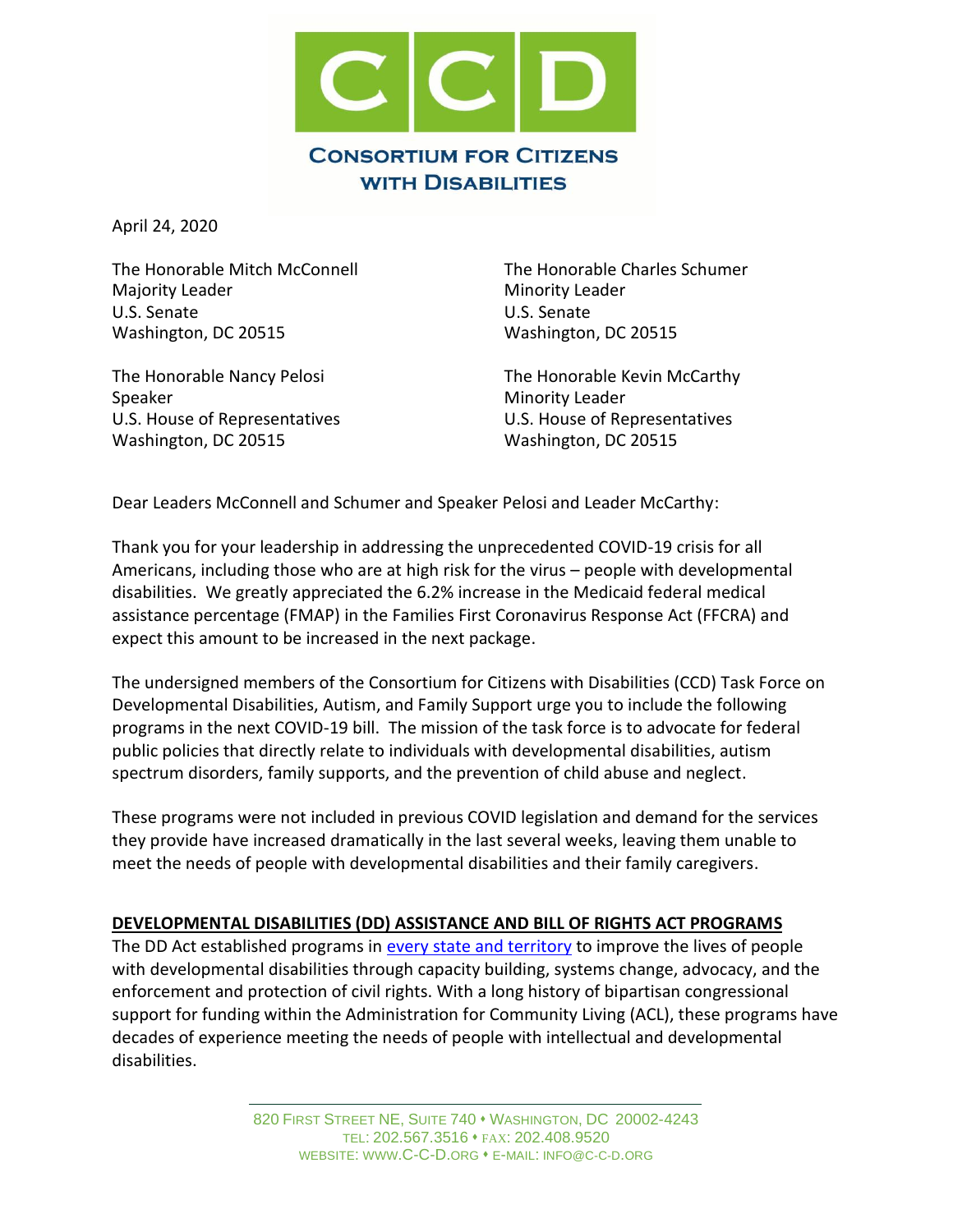## **Title I – State Developmental Disabilities Councils (DD Councils)**

While the Coronavirus Aid, Relief, and Economic Security (CARES) Act provided \$955 million for the Administration for Community Living (ACL), only 9% of the funding supported ACL programs for people with disabilities and none of the funding was directed to people with intellectual and developmental disabilities. We request an additional \$100 Million for DD Councils to provide a quick infusion of funds directly to local organizations that are filling gaps in services for people with intellectual and developmental disabilities created by the COVID-19 emergency.

DD Councils are positioned to expand their work to provide emergency grants and cooperative agreements to trusted state and local organizations (for profit and nonprofit) in their extensive network of sub-grantees already working on these issues. Using the DD Council's existing grantmaking authority, DD Councils can quickly fund local programs to:

1) Bridge the digital divide by providing devices and increasing connectivity for people with intellectual and developmental disabilities so they can access healthcare, education, and the workforce during the emergency;

2) Provide support for caregivers by funding training and microgrants for personal protective equipment for providers, families and natural supports;

3) FIll gaps in emergency communications including creating accessible and plain language materials for ongoing updates on the emergency for people with intellectual and developmental disabilities in English and other languages; and

4) Update state emergency plans and provide funding to meet the needs of people with intellectual and developmental disabilities not covered by the existing plan.

# **Title I – Protection and Advocacy for Individuals with Developmental Disabilities (PADD)**

Protection and Advocacy (P&A) agencies comprise the nationwide [network of 57](https://www.ndrn.org/wp-content/uploads/2020/04/PA-CAP-LIST-2020.docx) congressionally created and mandated, legally based disability rights agencies. P&A agencies have the authority to provide legal representation and other advocacy services, under federal laws, to **all** people with disabilities.

Congress gave P&A agencies the ability to protect people with disabilities through programs such as the Protection and Advocacy for Individuals with Developmental Disabilities (PADD) program no matter their disability, where they may live, work, or receive services. In these uncertain times, the work of the P&As to ensure that the rights of people with disabilities are not violated is more important than ever and P&As are working to fulfill this critical mandate and support the disability community.

COVID-19 related issues P&As are seeing right now include: concerns about the spread of the virus in congregate facilities (including nursing homes, prisons and juvenile detention facilities); medical rationing; how to access assistive technology devices and services for use in remote education and employment; changes in voting processes and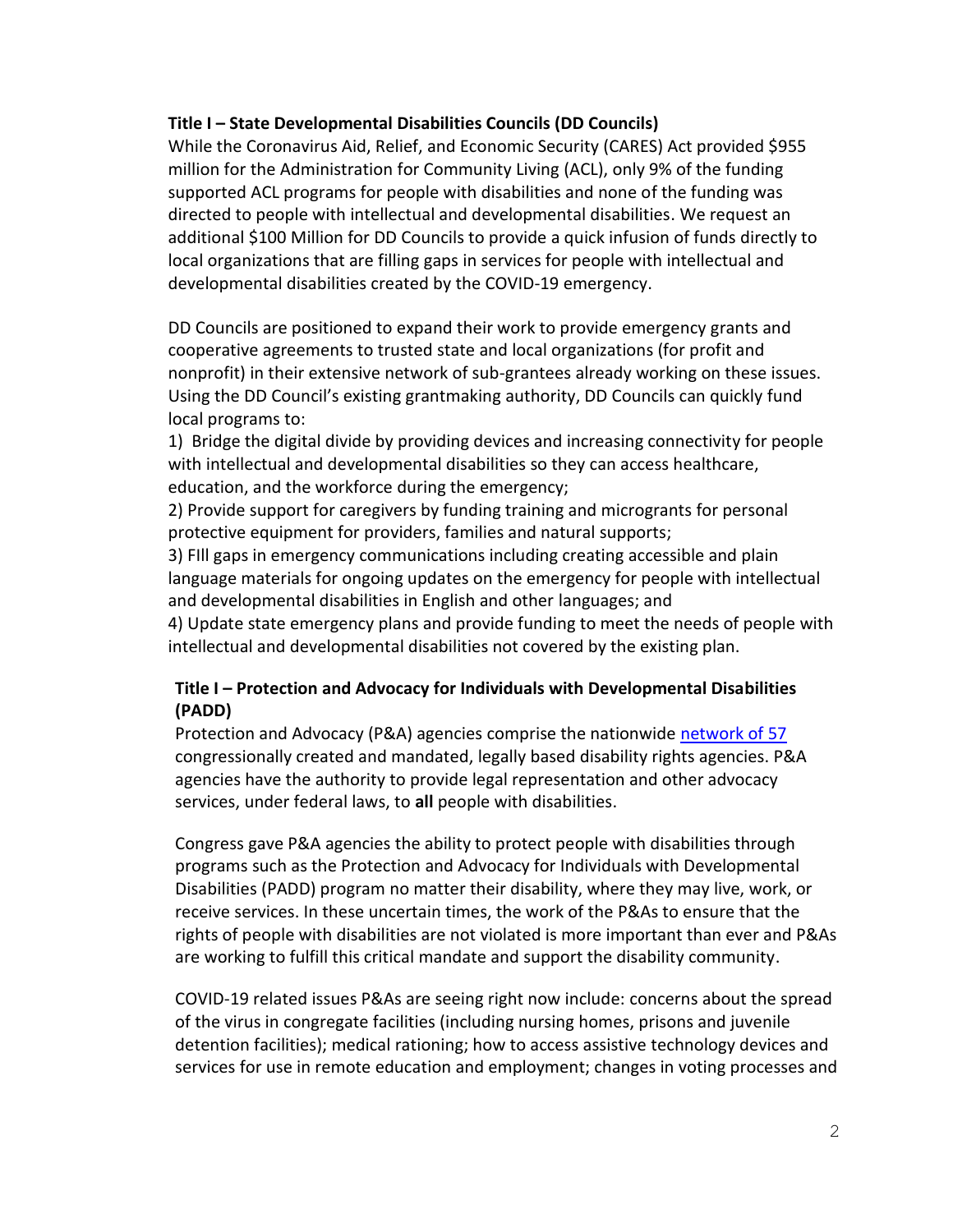requirements due to the pandemic, and violation of individual rights around Do Not Resuscitate orders.

When the pandemic ends we know that there will be numerous issues to address inclusive of the items listed above, but also: employment discrimination issues; ensuring people that lived in the community are able return to those living arrangements; inaccessibility issues impacting people with disabilities in the elections later this year, and reconnecting people with disabilities to needed services and supports including health care, employment supports, assistive technology, educational services, and home health care.

During and after this pandemic, additional funding is vital to ensure that P&A agencies across the country can continue to protect and advocate on behalf of all people with disabilities. For this reason, we are requesting \$45 million for the PADD program.

In addition to the funding, we are seeking language similar to what was in the COVID 3 relief bill in three areas.

• Similar to the language in COVID-3 that reiterated the authority of the Long-Term Care Ombudsman, we request similar language around the P&A's authorities so as not to create delays in providing needed services or protections. That language would read as follows: Protection and Advocacy systems shall continue to have reasonable, unaccompanied access (directly or through the use of technology) to facilities for the purposes of investigation and monitoring (or other access through the use of technology) to long-term care facilities, to residents, and to appropriate records during any portion of the public health emergency relating to coronavirus beginning on the date of enactment of this Act and ending on September 30, 2021, to provide services described in 42 U.S. Code § 15043 et seq.

• Similar to the language in COVID-3, we believe the funding should be available to the P&A agencies from date of enactment until September 30, 2021 and would request that be explicitly stated. Given that we are already half way through the fiscal year, it is important that the P&As be given some additional time to expend these funds that are needed to provide services this fiscal year, but will also be needed to fund services in the next fiscal year.

• Similar to the language in COVID-3, we believe this funding should be designated as emergency funding.

## **Title I - University Centers for Excellence in Developmental Disabilities Education, Research, and Service (UCEDD):**

A [network of 67 centers](https://www.aucd.org/directory/directory.cfm?program=UCEDD) continues to provide services modifying practices and adjusting policies as required to ensure the health and safety of the people with disabilities they serve. Emergency funds are needed to address emerging needs, including: support to state and local government, assistance to service providers, training and support to schools and others who have transitioned services to virtual delivery methods. In addition, funds are needed to collect data to evaluate the impact of COVID-19 services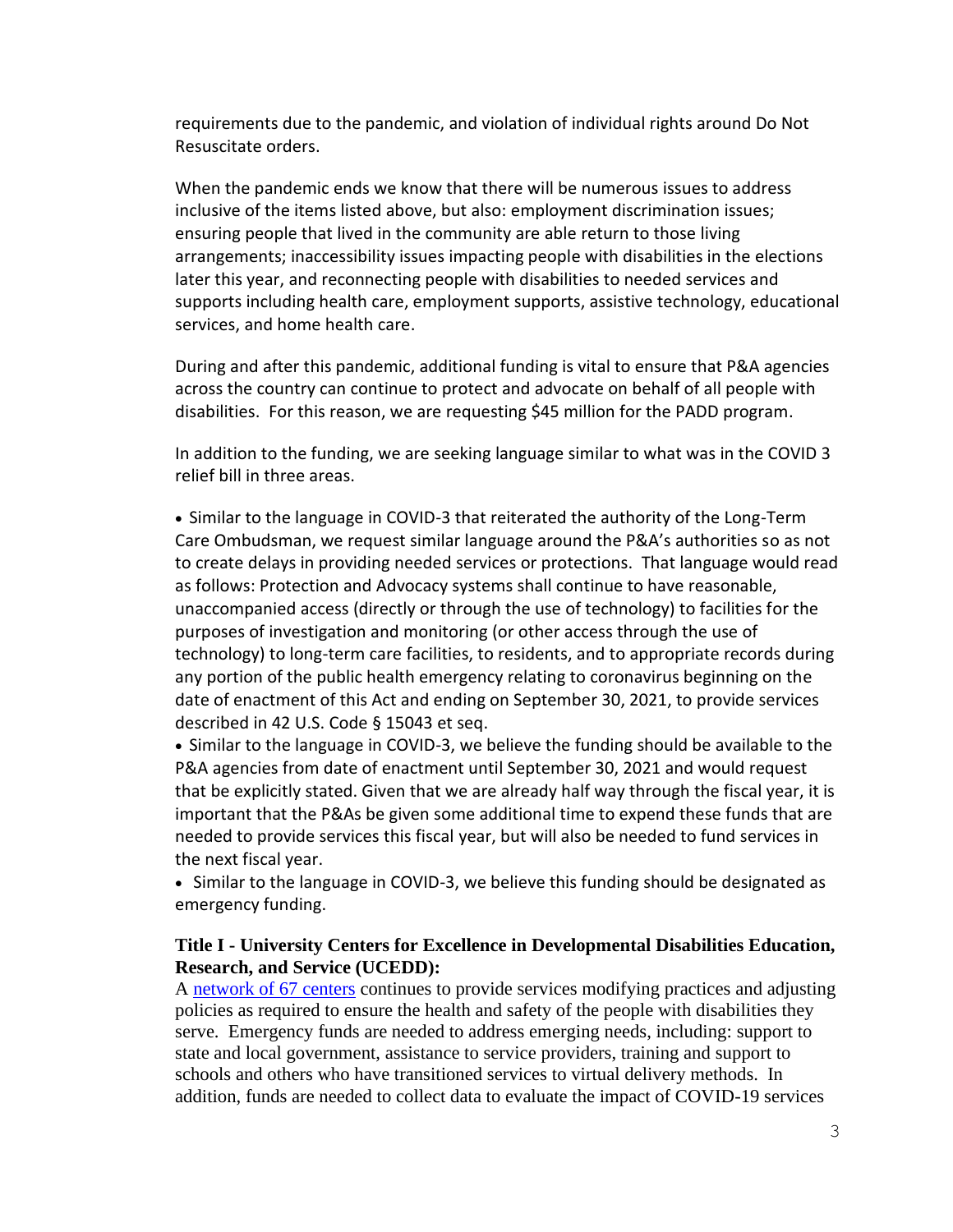to ensure that the lessons learned related to pandemic response are collected and shared. We are seeking \$20 million for the Administration for Community Living, Office of Intellectual and Developmental Disability Programs.

#### **Title II - Family Support activities**

We urge Congress to allocate emergency funding to the Administration for Community Living to fund a National Autism and Other Developmental Disabilities Resource Network and Navigator Program. This resource network would help ensure access to specially trained navigators who can provide person-centered case management across the lifespan and referrals to local providers, and resources and information during this time and throughout the recovery. This program is needed to fill the gap in existing programs – namely, the Family-to-Family program (described below) which assists families of children with special health care needs with health care related issues, and the Parent Training and Information Centers under the Individuals with Disabilities Education Act (IDEA), which serves families of children and young adults needing assistance with issues related to early intervention, pre-school, elementary, and secondary education. A new navigator program would help meet the range of needs of *adults* with developmental disabilities who are not served by these other family support programs.

#### **FAMILY-TO-FAMILY HEALTH INFORMATION CENTERS (F2FS)**

F2F programs are staffed by families of children and youth with special health care needs and disabilities (CYSHCN) to help families like themselves navigate the complex health care delivery and financing systems. There are [59 F2Fs,](https://familyvoices.org/affiliates/) one in each state, DC, and five territories, plus three serving tribal families. Each receives federal funding of less than \$100,000 per year through the Health Resources and Services Administration (HRSA). The Coronavirus quarantine is making it much harder for families of CYSHCN to obtain the care, services, medications, and supplies that their children need, and they are turning to F2Fs for assistance and support. Examples of the pandemic-related problems that families are facing include: shortages of the masks, gloves, tubing, and other supplies that are regularly used to care for medically fragile children; difficulties obtaining extra refills of medications (as advised by CDC), particularly controlled substances that are often used for epilepsy or behavioral health conditions; problems using telehealth, including lack of translation services; loss of home health aides, either because families of medically fragile children do not want to risk having aides coming into their homes or because the aides are not available; and loss of school-based therapies that help children maintain function. Additionally, millions of people are losing their jobs and health insurance. Those who have children with special health care needs are turning to F2Fs for help in keeping their children insured through Medicaid or private Exchange plans. To handle these increased demands for assistance, F2Fs will need additional staff. Therefore, we recommend an increase in F2F funding of \$6 million.